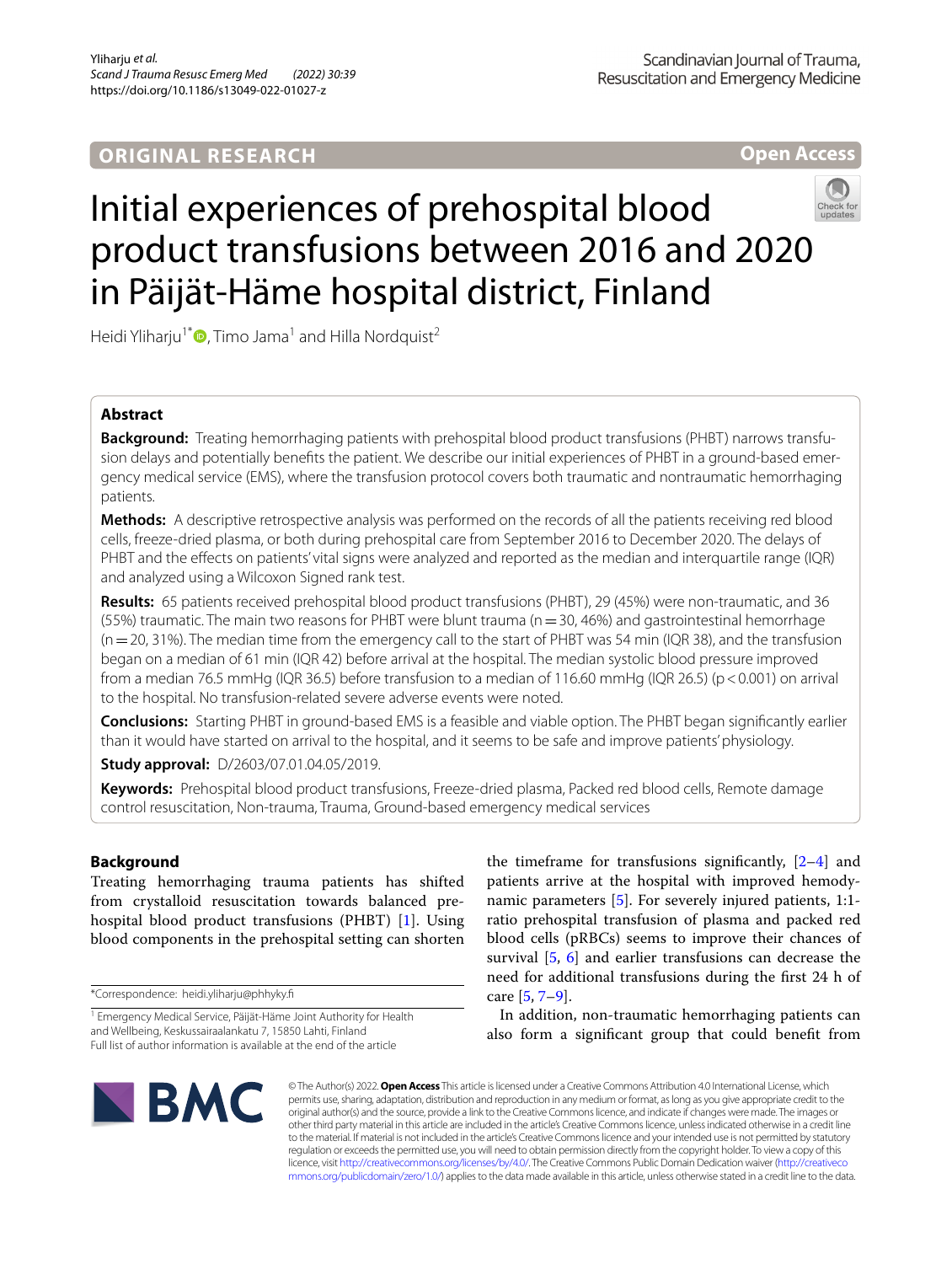prehospital transfusions [\[10–](#page-7-7)[12\]](#page-7-8). Causes for non-traumatic hemorrhaging can include diferent reasons for postoperative complications, gastrointestinal hemorrhaging, and obstetric and gynecological emergencies. The transfusion criteria are usually the same for both traumatic and non-traumatic patients. However, according to patient, the trauma patients are typically younger and have profound shock, while the non-traumatic patients are typically older and more anemic. [[10,](#page-7-7) [12](#page-7-8)] Earlier PHBT seem to correct anemia and coagulopathy in non-traumatic patients [[11\]](#page-7-9).

In the Finnish hospital district area of Päijät-Häme, the current prehospital transfusion protocol has been in use since fall 2016, and it covers both traumatic and nontraumatic hemorrhaging patients. The prior research has mainly focused on presenting PHBT on trauma patients treated by Helicopter Emergency Medical Services (HEMS) and research presenting ground-based EMS or non-traumatic and/or mixed patient groups is limited. Thus, we primarily aimed to describe the patients that received PHBT in ground-based EMS with long transport times and secondary we aimed to analyze PHBTs' efect for patients' physiology and further transfusion need. We analyzed the patient characteristics, both traumatic and non-traumatic, and their response to the prehospital blood product transfusions, and the timeframe prehospital transfusion began.

### **Methods**

## **Setting**

A descriptive retrospective analysis was performed on the patient records of all the patients receiving PHBT (pRBCs, freeze-dried plasma (FDP, LyoPlas AB, Deutsches Rotes Kreutz Blutspendedienst, Germany), or both) in Päijät-Häme EMS, Finland, from September 1, 2016, to December 31, 2020 (=52 months).

The Päijät-Häme central hospital district administers prehospital EMS for 230,000 people living in the Päijät-Häme region in Southern Finland. The Päijät-Häme Central Hospital is the second-largest central hospital in Finland and most patients in need of acute care (including intensive care) can be treated locally, but some of the critical patient care (large burns or massive head injuries) is centralized into the fve university hospitals. Patients suspected of needing more specialized care can be transported from the scene straight to the university hospital.

The region's prehospital EMS responses approximately 42,000 emergency calls, 3,500 hospital transports, and 1,500 other medical support tasks yearly. A doctorbased rapid response unit, stafed with an advanced level paramedic (with at least Bachelor's degree in prehospital nursing) and a prehospital emergency care (PHEC) physician, is on call every day from 8 am to 8 pm. The dispatch of the rapid response PHEC physician unit is based on predefned criteria or upon request of an ambulance crew. During night hours (from 8 pm to 8 am), prehospital blood product transfusions are initiated by an EMS feld supervisor after consultation with a university hospital-based HEMS physician.

## **Prehospital transfusion protocol**

The PHBT unit, carried by the rapid response PHEC physician unit during the day and EMS feld supervisor unit during the night, consist of two units of type O RhD negative packed red blood cells and four units of freeze-dried plasma (FDP). The FDP in use is LyoPlas AB, Deutsches Rotes Kreutz Blutspendedienst, Germany. LyoPlas AB is made with AB-donors plasma and is compatible for all patients. The FDP is reconstructed with 200 ml of Aqua and equals 0.70–0.85 ml/ml of human plasma. Additionally, to the PHBT unit, three critical care ambulances in the area carry two units of freeze-dried plasma each and can start the blood product transfusion process before arrival of the red blood cells.

The guidelines for starting transfusion are similar in both trauma and non-traumatic patients: active major hemorrhage or suspicion of major hemorrhage with systolic blood pressure<90 mmHg, or absent arterial radial pulse, or patient has symptoms of shock or when physician views that it would be benefcial for the patient. On arrival at the scene ambulance crew can suggest the PHBT for the rapid response unit physician or HEMS physician based on their clinical judgment.

In the PHBT protocol patient is transfused 1:1 with pRBCs and FDP. Before blood products patient is frst given 1 g of tranexamic acid (TXA), second transfused with pRBCs and FDP and added to the protocol in the year 2020 calcium gluconate 10 mmol. The pRBCs are transfused through fuid warmer (MEQU M Warmer, MEQU Denmark) and the FDP is hung to gravity. Transfused amounts can variate, but for adults 1–2 units of pRBCs and 2–4 units of FDP are transfused. FDP can be transfused in suspected hemorrhage without pRBC transfusions with PHEC physicians' decision.

The pRBCs can be changed or replenished any time of the day from the Päijät-Häme central hospital blood bank. The pRBCs are transported and stored in a temperature-controlled insulated box (Credo Promed, Pelican BioThermal, USA). The box has Seemoto censors for continuous temperature controlling  $(+ 2 \degree C)$  to  $+ 6 \degree C)$ . Once a week pRBCs are replaced with new fresh units, and the previous units return to the blood bank, for circulation. All pRBC units are documented and tracked by the blood bank either transfused, waste, or back in stock. The rapid response unit crew prepares blood units for the transfusion and the ambulance crew prepares the patient for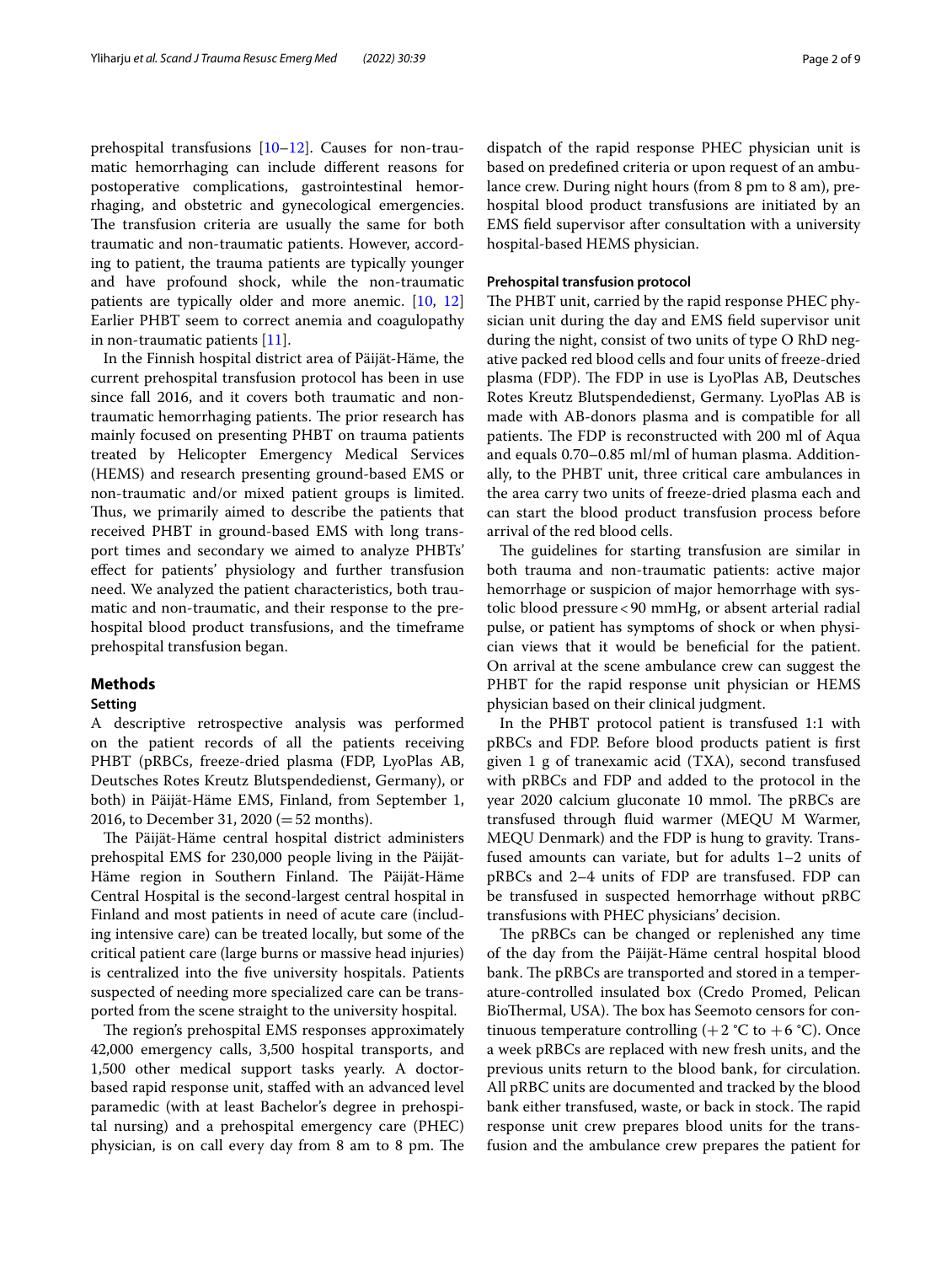transfusion following their own checklists. All the area's ambulances are equipped with a kit for blood drawing for ABO compatibility testing and the samples can be taken while inserting an intravenous line or it can be done separately.

## **Study subjects and data collection**

All the patients that had PHBT during the study period (September 2016–December 2020) were identifed and included in the study. Three pediatric patients (<13 years) were identifed among the study subjects and are also included in the analysis. The data used in this study was collected from Päijät-Häme region electronic prehospital database (Codea Leda), Päijät-Häme Central Hospital blood bank records, and the Päijät-Häme Central Hospital electronic patient records (LifeCare). All patients receiving blood components in a prehospital setting were identifed and included. For 6 patients (9%), there were no recognizable timestamps on when the prehospital transfusion started and for 10 patients the blood pressure was not measurable before transfusion, or the time stamps did not correlate with the blood transfusion and were excluded from the hemodynamic variables analysis but were included in other parts.

The following data was retrieved form the electronic prehospital database: dispatch and transportation codes and timestamps for emergency call, arrival of the frst ambulance crew to the scene, start of PHBT and arrival to the hospital, patient characteristics (age, gender), reason for hemorrhage (non-traumatic/traumatic), prehospital vital signs before transfusion, prehospital blood transfusion protocol (pRBC, FDP, TXA, Calcium gluconate) and markings of transfusion safety and transfusion related adverse reactions (any mentions of transfusionrelated acute lung injury, transfusion-associated circulatory overload, allergic reactions, acute hemolysis or febrile non-hemolytic transfusion reactions). The hospital blood bank records were evaluated and all the used and wasted pRBC units were counted. The hospital's electronic patient record was reviewed, and the following data was retrieved: patient vital signs on arrival, frst blood laboratory results (pH, BE, Lactate, Ca-ion, Hb), in-hospital blood transfusions during the frst 6 h and 24 h and outcomes (mortality during hospital care, transfer for other care facility or discharge to home).

## **Statistical methods**

All data was collected in a Microsoft Office Excel Spreadsheet (Microsoft Corporation) and data analysis was performed on SPSS (IBM, version 27) for Windows. The analysis started by describing the study population. Descriptive statistics include frequencies and percentages, and were counted for all categorical variables

(gender, age, trauma/non-trauma groups, PHBT). The efects of PHBT on patient vital signs were analyzed. D'Agostino-Pearson Test was used to test the normal distribution of the continuous variables. Because most of the variables had skewed distribution, continuous variables were reported as median, and interquartile range (IQR) and further analyzed using Wilcoxon Signed rank test. A p-value less than 0.05 was considered signifcant. Delays of PHBT were analyzed and noted as median and interquartile range. PHBT safety was analyzed by noting any adverse events in prehospital and hospital records and analyzing possible fever reactions on patient temperature changes before and after PHBT. In hospital blood transfusions and outcomes of the hospital stay were analyzed and reported as frequencies and percentiles.

## **Results**

## **Patient characteristics**

65 patients were identifed receiving prehospital blood products during the study period (September 2016– December 2020) (Fig. [1](#page-3-0).). Most of the transfused patients  $(n=40, 62%)$  were men, the median age being 54 (IQR) 32) years. Three  $(4.62%)$  pediatric patients  $(<13$  years) were transfused during the study period. The two main reasons for PHBTs were blunt trauma  $(n=30, 46%)$  and gastrointestinal hemorrhage ( $n=20, 31\%$ ).

Out of the 65 transfused patients 55%  $(n=36)$  were trauma patients (Fig.  $1$ ). The trauma group consisted of blunt trauma ( $n=30$ , 83%) mainly traffic accidents  $(n=22, 73%)$ , falls for height over 6 m  $(n=3, 10%)$ , falls or other impacts  $(n=5, 17%)$  and penetrating trauma  $(n=6, 17%)$  included five (83%) stabbings and one (17%) shooting. 78% of the trauma patients  $(n=28)$  were men, the median age being 47 years vs. 66 years  $(p < 0.001)$  in non-traumatic patients.

The non-traumatic group  $(n=29, 45%)$  consisted of gastrointestinal hemorrhage (GI-hemorrhage)  $(n=20,$ 69%), obstetric/ gynecological (Ob/Gyn)  $(n=4, 14%)$ related problems, pregnancy-related hemorrhage and other hemorrhage mechanisms  $(n=5, 17%)$  like postoperative bleeding and suspected ruptured aortic aneurysm. More women  $(n=17, 59%)$  were transfused for nontraumatic reasons than men  $(n=12, 41\%)$ .

From the 65 patients treated with PHBT, one died (1.5%) on the scene, and 51 (78%) were transported to Päijät-Häme Central Hospital, and 13 (20%) were transported to the university hospital either to Helsinki or Tampere for more specialized care (Fig. [2](#page-4-0).). Out of the 13 patients transported to the university hospital four (31%) of them were transported by HEMS unit and nine (69%) were transported by ambulances. After initial stabilization and assessment at the emergency department in Päijät-Häme Central hospital six (11.7%) patients were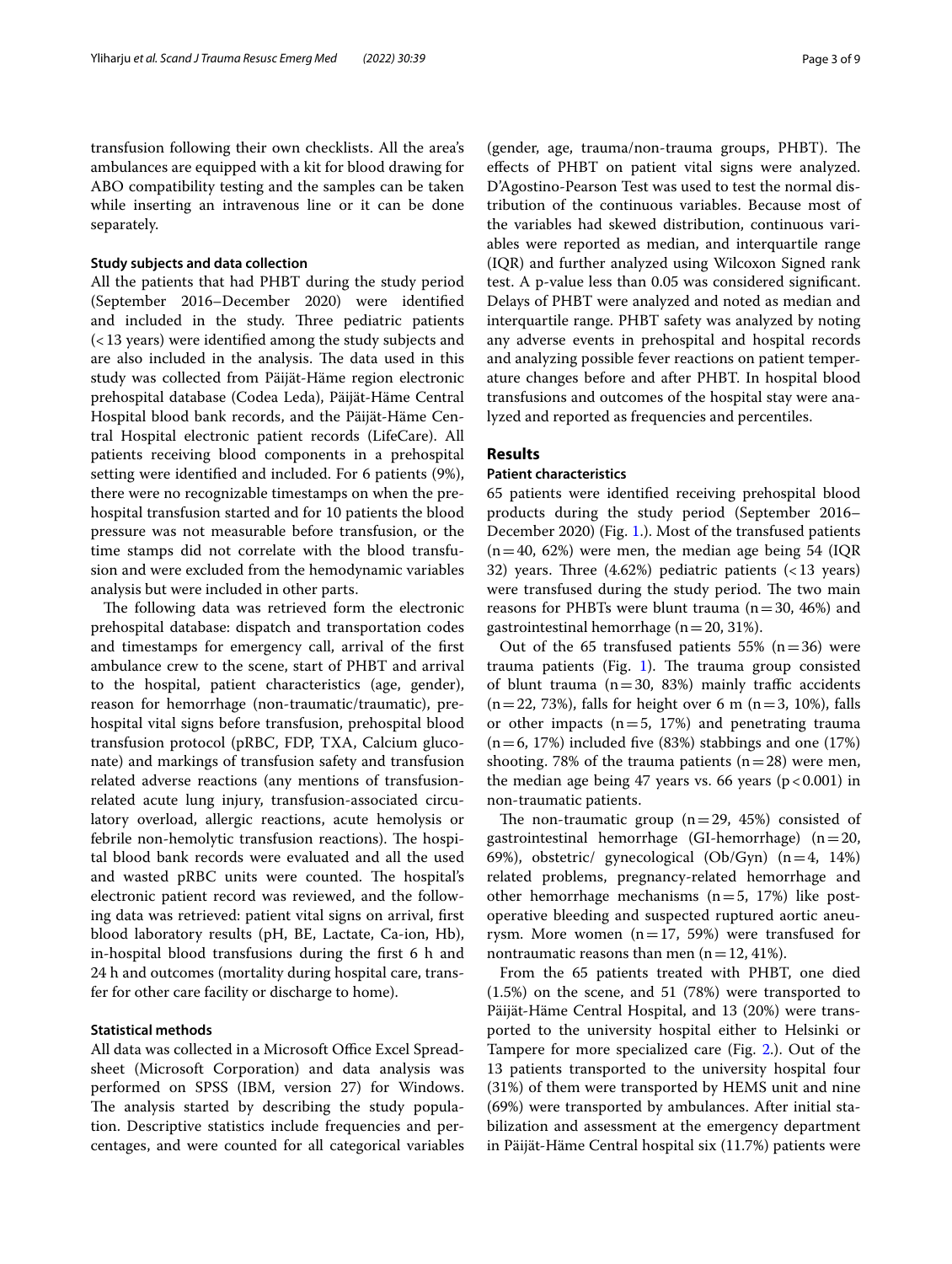

<span id="page-3-0"></span>further transferred to other hospitals, fve (9.8%) to the university hospital in Helsinki and one (1.9%) to another central hospital closer to their hometown.

### **Prehospital blood product transfusions**

The median time from the emergency call to the first PHBT was 54 min (IQR 38). The median time was 39 min (IQR 29) to start the transfusion after the frst ambulance crew met the patient. The transfusion began on median 61 min (IQR 42) before arrival at the emergency depart-ment (Table [1\)](#page-4-1). From the beginning of the transfusion fve patients arrived at the emergency department under 20 min and from the start of the emergency call only 3 patients arrived at the emergency department under 60 min.

During the prehospital phase, 8 (12%) patients were transfused with only RBC (3 vs. 5 in trauma/non-traumatic), 25 (38%) patients were transfused with FDP (16 vs. 9) and 32 (49%) (17 vs 15) were transfused both pRBC and FDP. TXA was administered with blood product for 94% (n=61) of the patients. 100% (n=29) of the nontraumatic patients got TXA with blood products vs. 89%  $(n=32)$  of traumatic patients. Calcium gluconate was administered for 8%  $(n=5)$  of the patients with blood products. Forty-two patients were given one unit of freeze-dried plasma and 14 patients received two units of freeze-dried plasma. Twenty-six patients were given one unit of PRBC and 14 were given two units.

## **Hemodynamic variables**

Before prehospital transfusion, the median systolic blood pressure was 76.5 mmHg (IQR 36.5) and after transfusion the prehospital median systolic blood pressure was 111.5 mmHg (IQR 34.5) ( $p < 0.001$ ). The median systolic blood pressure at the emergency department after the prehospital transfusion was 116.6 mmHg (IQR 26.5)  $(p<0.001)$ . For trauma patients, the median systolic blood pressure before transfusion was 80 mmHg (IQR 41) and at the arrival to the hospital 110 mmHg (IQR 40)  $(p=0.003)$ . For the non-traumatic patients, the median blood pressure before transfusion was 70 mmHg (IQR 28), at arrival to the hospital the median systolic blood pressure was  $120 \text{ mmHg}$  (IQR  $19.5$ ) (p < 0.001). The patient characteristics are presented in the Table [1.](#page-4-1)

## **Safety**

The patients' median temperature before transfusion was 36.1  $°C$  (IQR 1.6  $°C$ ). At arrival to the hospital. the median temperature was 36.3 °C (IQR 1.3 °C). For 6 patients, temperature rose 1 degree or more during prehospital phase and for 1 patient temperature increased by more than 2 degrees. No transfusion-related severe adverse such as transfusion-related acute lung injury, transfusion-associated circulatory overload, allergic reactions, nor acute hemolysis, were noted during prehospital phase or reported in the hospital records.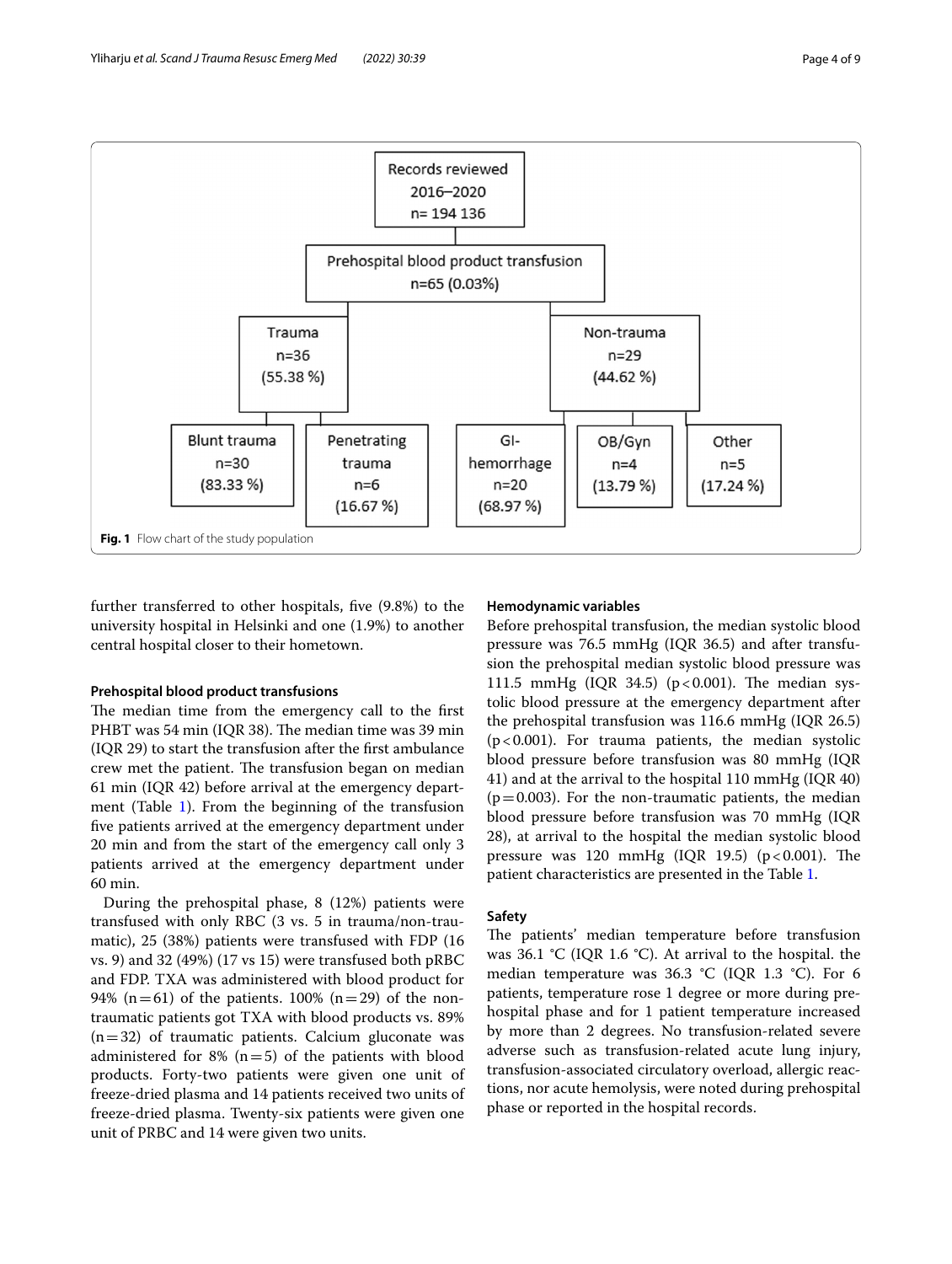

<span id="page-4-1"></span><span id="page-4-0"></span>**Table 1** Characteristics of the patients. Data presented as value (%) or as median (inter quartile range)

|                                                                | Total         | <b>Trauma</b> | Nontraumatic  |
|----------------------------------------------------------------|---------------|---------------|---------------|
| Gender, male, n (%)                                            | 40 (62%)      | 28 (78%)      | 12 (41%)      |
| Age, years (IQR)                                               | 54 (32)       | 47 (32)       | 66 (26)       |
| Time, min (IQR)                                                |               |               |               |
| From the emergency call to transfusion                         | 54 (38)       | 51(33)        | 54 (44)       |
| From the start of first blood product arriving to the hospital | 61(42)        | 64.5 (64.25)  | 60 (38.5)     |
| Haemodynamic parameters (IQR)                                  |               |               |               |
| Lowest systolic blood pressure pretransfusion (mmHq)           | 76.5 (36.5)   | 80(41)        | 70 (28)       |
| Pretransfusion heart rate (bpm)                                | 100(35)       | 100(30)       | 100(37)       |
| Prehospital systolic blood pressure after transfusion (mmHq)   | 111.5(34.5)   | 117 (35.25)   | 105(21.5)     |
| Prehospital after transfusion heart rate (bpm)                 | 95 (31)       | 95 (34)       | 94 (24.25)    |
| Systolic blood pressure at arrival to the hospital (mmHg)      | 116.5(26.5)   | 110(40)       | 120 (19.5)    |
| Heart rate at arrival to the hospital (bpm)                    | 100(22.5)     | 103(11)       | 95.50 (27.25) |
| Laboratory results, hospital arrival (IQR)                     |               |               |               |
| Hb(q/l)                                                        | 100(36)       | 125(35)       | 96(37)        |
| pH                                                             | 7.381 (0.158) | 7.365 (0.132) | 7.382 (0.182) |
| Base excess mEg/l                                              | $-4.9(8.8)$   | $-3.7(5)$     | $-5.0(9.85)$  |
| Lactate mmol/l                                                 | 2.75(4.75)    | 2.7(3.9)      | 2.9(7.42)     |
| Ca-ion mmol/l                                                  | 1.15(0.0975)  | 1.15(0.07)    | 1.14(0.175)   |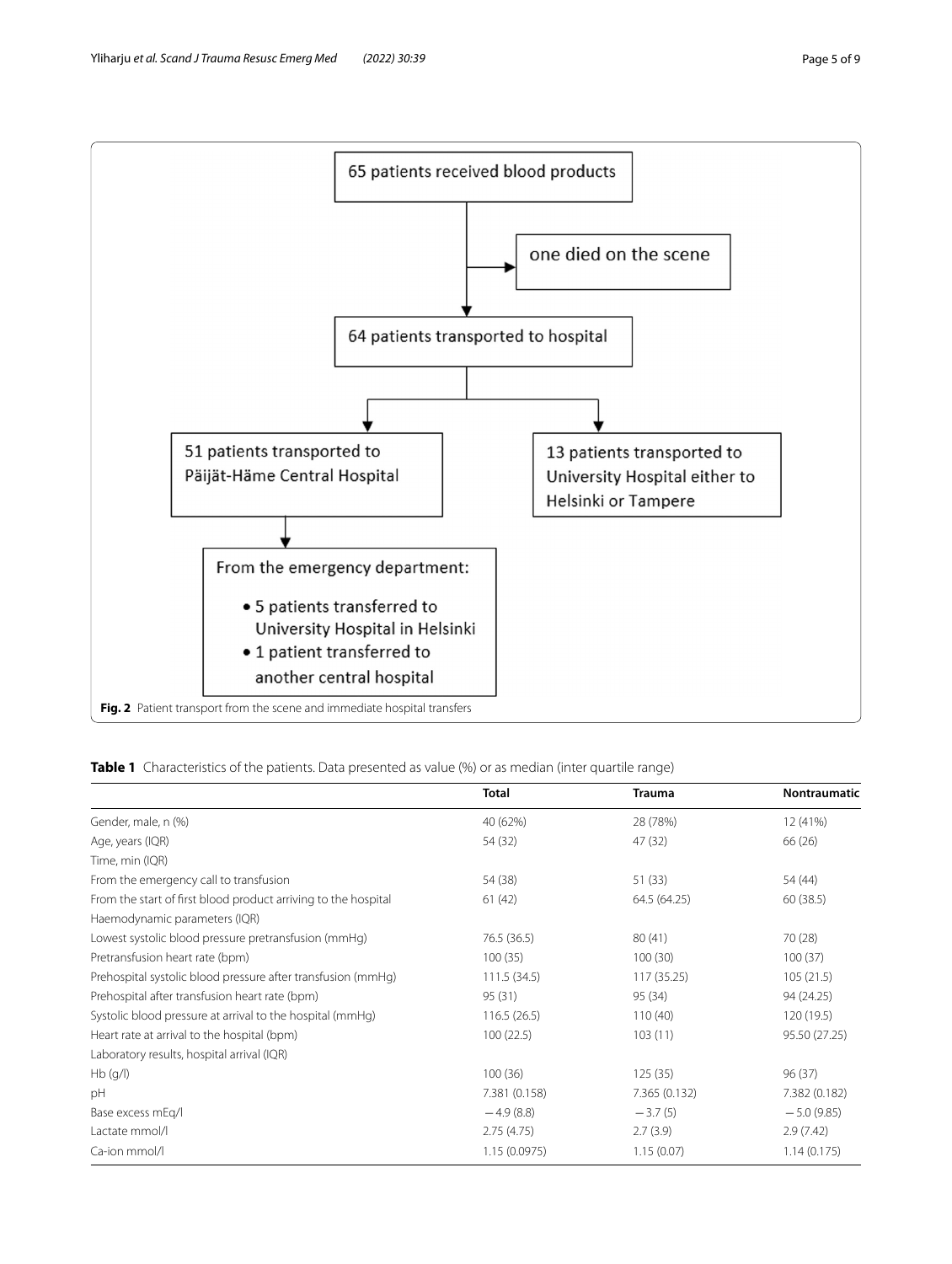## **In‑hospital blood transfusions and outcomes for patients receiving prehospital transfusion**

Out of the 51 patients transported to the Päijät-Häme central hospital, one (1.96%) died on arrival and 6 patients were transferred from the emergency department to other hospitals. Before and or during the interhospital transfer, 3 (50%) patients received blood products either pRBCs or pRBCs and plasma. Out of the 44 patients treated in the Päijät-Häme central hospital, 52.3% ( $n=23$ ) received blood products during the first 24 h of care (Table [2](#page-5-0)).

Upon admission, 31.8% ( $n=14$ ) of the patients had an endoscopic procedure and  $34.1\%$  (n=15) had a surgical operation during the hospital stay. Eleven patients (22%) were admitted to the intensive care unit (ICU), and 22 patients (44%) were admitted to high dependency unit (HDU) after emergency department. Eight (73%) of the eleven patients admitted to ICU were trauma patients and 6 (27%) out of the 22 patients admitted to the HDU were trauma patients. The median length of stay in the ICU was 3 days (IQR 4) and the median length of stay in the HDU was 3 days (IQR 3). The median length of stay in the hospital was 5 days (IQR 6). Out of the 45 patients treated in Päijät-Häme Central Hospital 8 (17.8%) passed away during hospital stay. Median time of death in hospital was 6.5 h (IQR 46.9). Out of the 65 patients, one (1.5%) died during prehospital phase. 37 (82.2%) patients were discharged alive either to home or to another health care facility.

## **Waste of blood products**

14 pRBCs were marked as wastage (2.7%). The main reason was equipment malfunction. In the beginning, pRBCs were kept in a fridge by the rapid response unit and the temperature was too cold (4 units). Since carrying pRBCs on board continuously, 4 units went to waste

<span id="page-5-0"></span>**Table 2** 6-h and 24-h blood component usage in the hospital,  $n = 44$ 

| Units of blood products                    | 6-h                  | 24-h<br>n (%)        |  |
|--------------------------------------------|----------------------|----------------------|--|
|                                            | n (%)                |                      |  |
| pRBC 1-2 units                             | 14 (31.82%)          | 7 (15.91%)           |  |
| pRBC 3-5 units                             | 4 (9.09%)            | 12 (27.27%)          |  |
| pRBC 6-9 units                             | 2(4.55%)             | $3(6.82\%)$          |  |
| pRBC 10 or more units                      | 1(2.27%)             | 1(2.27%)             |  |
| Platelets 1-2 units                        | 2(4.55%)             | 2(4.55%)             |  |
| Platelets 3–4 units<br>Platelets 5-6 units | 2(4.55%)<br>$0(0\%)$ | 2(4.55%)<br>1(2.27%) |  |
| Plasma 1–2 units                           | 6(13.64%)            | 7 (15.91%)           |  |
| Plasma 3-5 units                           | 2(4.55%)             | $3(6.82\%)$          |  |
| Plasma 6-9 units                           | 2(4.55%)             | 2(4.55%)             |  |

because the temperature sensor (Libero) in use was not on, and after switching to the Seemoto-sensor no equipment malfunctions have been reported. For 3 of the units, there was no explanation for wastage and for other 3 units that were meant to be transfused, the transfusion did not happen, but the red blood cells were already warmed up and thus waste.

## **Discussion**

Päijät-Häme region EMS implemented a prehospital blood transfusion protocol in the fall of 2016 and was the frst civilian organization in Finland to include freeze dried plasma in the protocol. The primary aim of this study was to describe the patients that received PHBT in ground-based EMS with long transport times and secondary aims were to analyze PHBTs' efect for patients' physiology and further transfusion need. The main findings of our study were the following: First, the most common reasons why patients received PHBT were traffic accidents or patients sufering from gastrointestinal hemorrhage. These two patient groups were equally large and represent 65% of the patients treated with PHBT. Second, transfusion began signifcantly earlier than it would have started on arrival to the hospital. Third, hemodynamic parameters show improvement in both traumatic and nontraumatic patients after PHBT.

Recognizing hemorrhaging patients in need of PHBT can be challenging in a prehospital setting [[13\]](#page-7-10) and administering a prehospital blood transfusion is not an everyday procedure for paramedics. During the study period, 65 patients received PHBT, which equals to 1.25 patients per month. This is just 0.03% of all the region's emergency calls. During the frst 12 months fve patients received PHBT compared to the last 12 months when 29 patients received PHBT. This increase (480%) can partly represent learning and implementation prosses of the new treatment protocols in EMS.

Nearly half of the patients receiving PHBT were nontraumatic, with the most common reason being gastrointestinal hemorrhage. Previous studies have reported the non-traumatic group being anywhere from 22 to 68% of the patients receiving PHBT and gastrointestinal hemorrhage being the most common reason [\[10](#page-7-7), [12](#page-7-8), [14](#page-7-11)[–16](#page-7-12)]. The patient characteristics observed in our study closely echo previous research. Overall, the non-traumatic group consisted of older patients and in deeper anemia compared to the traumatic group  $[10, 12, 15]$  $[10, 12, 15]$  $[10, 12, 15]$  $[10, 12, 15]$  $[10, 12, 15]$ . The traumatic group consisted of younger, mostly males sufering blunt traumas [\[2](#page-7-1), [12,](#page-7-8) [17](#page-7-14)].

The delay of starting transfusions in hemorrhaging patients at the hospital is signifcant compared to when transfusions are administered in the prehospital setting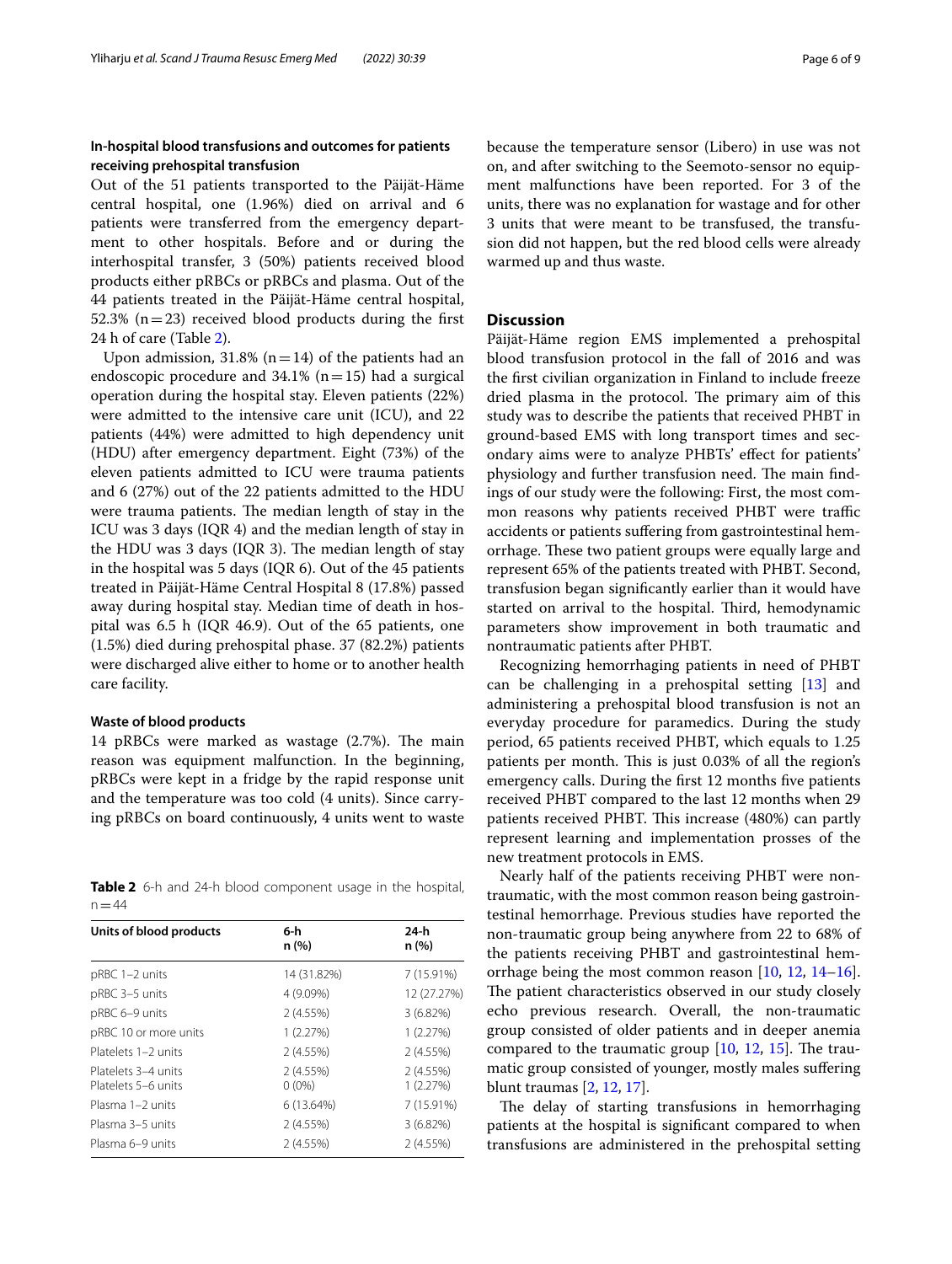[[2–](#page-7-1)[4\]](#page-7-2). In our study, the median delay would have been around 115 min from start of the emergency call to arrival to the hospital. Similar delays have been reported also by Lyon et al. [[2\]](#page-7-1) 114 min delay, Vuorinen et al. [[14](#page-7-11)] 103 min delay and Ångerman et al. [[12](#page-7-8)] 97 min delay for non-traumatic patients and 83 min for traumatic. In this study, the PHBT was started median 54 min (IQR 38) from the emergency call and for trauma patients the median time was 51 min and for non-traumatic 54 min. These times compare well with Finnish HEMS units, for Tampere HEMS (FH30) it takes on median 71 min (IQR 34) form the start of the emergency call to start of the prehospital blood transfusion [[14\]](#page-7-11) and for Vantaa HEMS unit (FH10) it takes median 49 min (IQR 28) for trauma patients and 64 min (IQR 30) for non-traumatic patients [[12\]](#page-7-8).

Prehospital blood transfusion can be benefcial to the patients that have deep hemorrhagic shock or ongoing massive bleeding [[13](#page-7-10)] and when the transport time to the hospital is longer than 20 min [[17](#page-7-14)]. In shorter transport times patients do not seem to have any survival beneft [[3\]](#page-7-15). Oekeshotta et al. [\[4](#page-7-2)] reported that transferring patients to hospital before transfusion would cost a further 71 min of delay and Vuorinen et al. [\[14](#page-7-11)] reported transfusions beginning 33 min before arrival to the hospital. Of the 65 patients transfused during the study period, only fve patients arrived at the emergency department under 20 min from the beginning of transfusion, the median time being 61 min. For those patients, the transfusion started signifcantly earlier than it would have started on arrival to the hospital. The current research is not clear whether prehospital blood product transfusions beneft the patient when compared to saline. [\[3](#page-7-15), [18](#page-8-0)] To recognize the patient groups that would beneft earlier blood product or whole blood transfusions needs more research.

According to previous studies, prehospital blood transfusions seem to be safe, and paramedic led teams can perform safe transfusions as well as physician led teams [[19\]](#page-8-1). Serious adverse events have not been reported [[3,](#page-7-15) [7](#page-7-5), [8,](#page-7-16) [10](#page-7-7), [20–](#page-8-2)[22\]](#page-8-3). Mild transfusion reactions vary in between  $0.1\%$  [\[10\]](#page-7-7) and 2.2% [[20\]](#page-8-2). Some of the reported reactions have been connected to fresh frozen plasma transfused in the hospital [[10](#page-7-7), [21](#page-8-4)]. PHBT can decrease trauma patients need for blood products during the frst 24 h of care [\[5](#page-7-3), [7–](#page-7-5)[9](#page-7-6)] and this can potentially decrease patients allogeneic tissue exposure and optimize the use of limited resource [[7\]](#page-7-5). In our study, no transfusion-related severe adverse events were noted during or after prehospital phase. A mild fever reaction is defned as a patients' temperature increase of over  $1 °C$  from the pretransfusion temperature or over 38 °C during the transfusion or a 4-h period after transfusion. A severe fever reaction is an immediate temperature increase of more than  $2 \text{ }^{\circ}C$  [\[23](#page-8-5)]. Six patients' temperature increased 1 °C or more during the prehospital phase and 1 patient had a temperature increase of more than 2 °C but was hypothermic before transfusion and normothermic on arrival to the hospital. Preventing and treating hypothermia is part of the trauma protocol during the prehospital phase. Since hypothermia increases mortality in trauma patients  $[24-27]$  $[24-27]$  $[24-27]$ , the active use of thermal protection and warm fuids benefts patients [[25,](#page-8-8) [26](#page-8-9)]. Recognizing transfusion-related adverse events can be complicated in a prehospital setting, where patients' clinical status can simulate transfusion reactions [[16\]](#page-7-12) and treatments can further confound the findings.

## **Limitations**

The limitations of this study were as follows: First, this study presents a small number of PHBT patients from one ground-based EMS system, in one hospital district area, and as such the fndings may not apply to other prehospital systems or hospital districts. As a singlecenter study design, the number of patients was small and thus limits the statistical signifcance, however, we can be certain that we included all transfused patients. Second, the data was collected retrospectively from both prehospital and hospital records and may therefore contain unintentional bias. Some of the data was incomplete in both prehospital and hospital records, and for the patients transported straight to the university hospital we do not have any data from the hospital phase of care. Third, this study presents only the patients that received PHBT without comparison group to determine diferences between traditional treatment and new PHBT protocol. Fourth, patients' coagulation status on arrival to the hospital was not collected from the hospital records nor was it determent before transfusion in the prehospital setting. Fifth, data regarding crystalloid administration was not used. Currently it is difficult to determine the exact quantity of crystalloids infused from the prehospital records. This would be an estimation to the closest 500–1000 ml and as such would not always be realistic representation of the true amount patients received. In the future, larger multi-center, and prospectively designed studies could bring more information to the clinical decision-making behind the PHBT and of the patient's coagulation status in the prehospital stage and on arrival to the hospital.

## **Conclusions**

This study finds out that starting PHBT in a groundbased emergency medical service is a feasible option and can decrease the time to transfusion significantly. The majority of transfused patients were either sufering from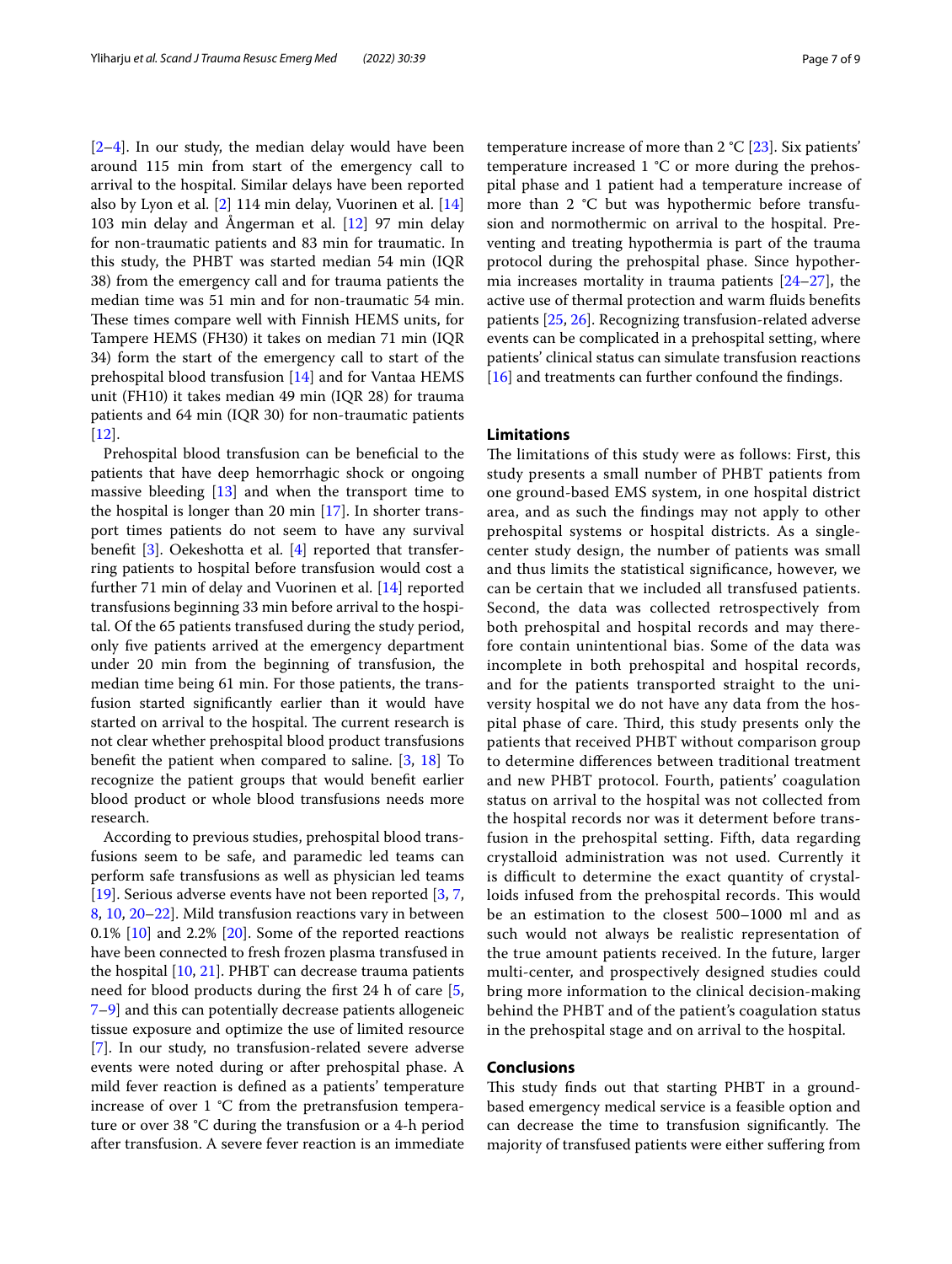gastrointestinal hemorrhage or patients from traffic accidents. Although these two groups had diferences in their hemodynamic parameters and laboratory results, all the patients' showed improvement in their vital signs after PHBT. There were no transfusion-related serious adverse events noted in the records, therefore making the PHBT in a ground-based emergency medical service appear to be safe. More research is needed on patient recognition, universal triggering values and decision-making rules for PHBT and transfusion safety protocols in prehospital setting and paramedics role on prehospital blood transfusions.

#### **Abbreviations**

pRBCs: Packed red blood cells; EMS: Emergency medical service; PHBT: Prehospital blood product transfusion; FDP: Freeze-dried plasma; PHEC: Prehospital emergency care; ICU: Intensive care unit; HDU: High dependency unit; HEMS: Helicopter emergency medical service; TXA: Tranexamic acid; IQR: Interquartile range; OB/Gyn: Obstetric/gynecological; GI-hemorrhage: Gastrointestinal hemorrhage.

## **Acknowledgements**

Not applicable

## **Author contributions**

HY was a major contributor to the conception and writing of the manuscript and contributed to the interpretation of the data. TJ and HN made substantial contributions to the conception, design, analysis and interpretation of the data and writing the manuscript. HN was the primary supervisor of the study. All the authors have read and approved the fnal manuscript.

#### **Funding**

There was no funding for this study.

## **Availability of data and materials**

The datasets used and/or analyzed during the current study are available from the Päijät-Häme Joint Authority for Health and Wellbeing on reasonable request compliance with the General data protection regulation and Finnish legislation.

#### **Declarations**

#### **Ethics approval and consent to participate**

The study was approved by the Päijät-Häme Central hospital Medical Director (D/2603/07.01.04.05/2019). As a descriptive retrospective study which utilized patient records, patient consent and ethics committee review were waived according to Finnish Legislation.

#### **Consent for publication**

Not applicable.

#### **Competing interests**

The authors declare that they have no competing interests.

#### **Author details**

<sup>1</sup> Emergency Medical Service, Päijät-Häme Joint Authority for Health and Wellbeing, Keskussairaalankatu 7, 15850 Lahti, Finland. <sup>2</sup> Department of Health care and Emergency care, South-Eastern Finland University of Applied Sciences, Pääskysentie 1, 48220 Kotka, Finland.

Received: 22 February 2022 Accepted: 25 May 2022 Published online: 06 June 2022

#### **References**

- <span id="page-7-0"></span>1. Harris T, Davenport R, Mak M, Brohi K. The evolving science of trauma resuscitation. Emerg Med Clin North Am. 2018;36(1):85–106. [https://doi.](https://doi.org/10.1016/j.emc.2017.08.009) [org/10.1016/j.emc.2017.08.009](https://doi.org/10.1016/j.emc.2017.08.009).
- <span id="page-7-1"></span>2. Lyon RM, de Sausmarez E, McWhirter E, Wareham G, Nelson M, Matthies A, et al. Pre-hospital transfusion of packed red blood cells in 147 patients from a UK helicopter emergency medical service. Scand J Trauma Resusc Emerg Med. 2017;25:12.<https://doi.org/10.1186/s13049-017-0356-2>.
- <span id="page-7-15"></span>3. Moore HB, Moore EE, Chapman MP, McVaney K, Brykiewicz G, Blechar R, et al. Plasma-frst resuscitation to treat haemorrhagic shock during emergency ground transportation in an urban area: a randomised trial. Lancet. 2018;392(10144):283–91. [https://doi.org/10.1016/S0140-6736\(18\)](https://doi.org/10.1016/S0140-6736(18)31553-8) [31553-8.](https://doi.org/10.1016/S0140-6736(18)31553-8)
- <span id="page-7-2"></span>4. Oakeshotta JE, Griggsa JE, Warehama GM, Lyona RM, on behalf of Kent Surrey Sussex Air Ambulance Trust. Feasibility of prehospital freeze-dried plasma administration in a UK helicopter emergency medical service. Eur J Emerg Med. 2019;26(5):373–8. [https://doi.org/10.1097/MEJ.0000000000](https://doi.org/10.1097/MEJ.0000000000000585) [000585.](https://doi.org/10.1097/MEJ.0000000000000585)
- <span id="page-7-3"></span>5. Holcomb JB, Donathan DP, Cotton BA, del Junco D, Brown G, von Wenckstern T, et al. Prehospital transfusion of plasma and red blood cells in trauma patients. Prehosp Emerg Care. 2015;19(1):1–9. [https://doi.org/10.](https://doi.org/10.3109/10903127.2014.923077) [3109/10903127.2014.923077](https://doi.org/10.3109/10903127.2014.923077).
- <span id="page-7-4"></span>6. Guyette FX, Sperry JL, Peitzman AB, Billiar TR, Daley BJ, Miller RS, et al. Prehospital blood product and crystalloid resuscitation in the severely injured patient a secondary analysis of the prehospital air medical plasma trial. Ann Surg. 2021;273(2):358–64. [https://doi.org/10.1097/SLA.00000](https://doi.org/10.1097/SLA.0000000000003324) [00000003324.](https://doi.org/10.1097/SLA.0000000000003324)
- <span id="page-7-5"></span>7. Rehn M, Waver E, Eshelby S, Røislien J, Lockey J. Pre-hospital transfusion of red blood cells in civilian trauma patients. Transfus Med. 2018;28(4):277– 83. <https://doi.org/10.1111/tme.12483>.
- <span id="page-7-16"></span>8. Griggs JE, Jeyenathan J, Joys M, Russell MQ, Durgei N, Bootlands D, et al. Mortality of civilian patients with suspected traumatic haemorrhage receiving prehospital transfusion of packed red blood cells compared to pre-hospital crystalloid. Scand J Trauma Resusc Emerg Med. 2018;26(1):100. [https://doi.org/10.1186/s13049-018-0567-1.](https://doi.org/10.1186/s13049-018-0567-1)
- <span id="page-7-6"></span>9. van Turenhout EC, Bossers SM, Loer SA, Giannakopeulos GF, Schwarter LA, Schober P. Pre-hospital transfusion of red blood cells. Part 2: a systematic review of treatment efects on outcomes. Transfus Med. 2020;30(2):106– 33. <https://doi.org/10.1111/tme.12659>.
- <span id="page-7-7"></span>10. Thiels CA, Aho JM, Fahy AS, Parker ME, Glasgow AE, Berns KS, et al. Prehospital blood transfusions in non-trauma patients. World J Surg. 2016;40:2297–304. [https://doi.org/10.1007/s00268-016-3572-4.](https://doi.org/10.1007/s00268-016-3572-4)
- <span id="page-7-9"></span>11. Parker ME, Khasawneh MA, Thiels CA, Berns KS, Stubbs JR, Jenkins DH, et al. Prehospital transfusion for gastrointestinal bleeding. Air Med J. 2017;36(6):315–9. [https://doi.org/10.1016/j.amj.2017.06.002.](https://doi.org/10.1016/j.amj.2017.06.002)
- <span id="page-7-8"></span>12. Ångerman S, Kirves H, Nurmi J. Characteristics of nontrauma patients receiving prehospital blood transfusion with the same triggers as trauma patients: a retrospective observational cohort study. Prehosp Emerg Care. 2021;24:1–9.<https://doi.org/10.1080/10903127.2021.18>.
- <span id="page-7-10"></span>13. van Turenhout EC, Bossers SM, Loer SA, Giannakopoulos GF, Schwarte LA, Schober P. Pre-hospital transfusion of red blood cells. Part 1: a scoping review of current practice and transfusion triggers. Transfus Med. 2020;30(2):86–105. <https://doi.org/10.1111/tme.12667>.
- <span id="page-7-11"></span>14. Vuorinen P, Kiili J-E, Setälä P, Kämäräinen A, Hoppu S. Prehospital administration of blood products: experiences from a Finnish physician-stafed helicopter emergency medical service. BMC Emerg Med. 2020. [https://](https://doi.org/10.1186/s12873-020-00350-x) [doi.org/10.1186/s12873-020-00350-x.](https://doi.org/10.1186/s12873-020-00350-x)
- <span id="page-7-13"></span>15. Cassingnol A, Marmin J, Mattei P, Goffinet L, Pons S, Renard A, et al. Civilian prehospital transfusion—experiences from a French region. Vox Sang. 2020;115(8):745–55. [https://doi.org/10.1111/vox.12984.](https://doi.org/10.1111/vox.12984)
- <span id="page-7-12"></span>16. Sunde GA, Vikenes B, Strandenes G, Flo K-C, Hervig TA, Kristofersen EK, et al. Freeze dried plasma and fresh red blood cells for civilian prehospital hemorrhagic shock resuscitation. J Trauma Acute Care Surg. 2015;88(6):s326–30. [https://doi.org/10.1097/TA.0000000000000633.](https://doi.org/10.1097/TA.0000000000000633)
- <span id="page-7-14"></span>17. Pusateri AE, Moore EE, Moore HB, Le TD, Guyette FX, Chapman MP, et al. Association of prehospital plasma transfusion with survival in trauma patients with hemorrhagic shock when transport times are longer than 20 minutes a post hoc analysis of the PAMPer and COMBAT clinical trials. JAMA Surg. 2020;155(2): e195085. [https://doi.org/10.1001/jamasurg.2019.](https://doi.org/10.1001/jamasurg.2019.5085) [5085](https://doi.org/10.1001/jamasurg.2019.5085).